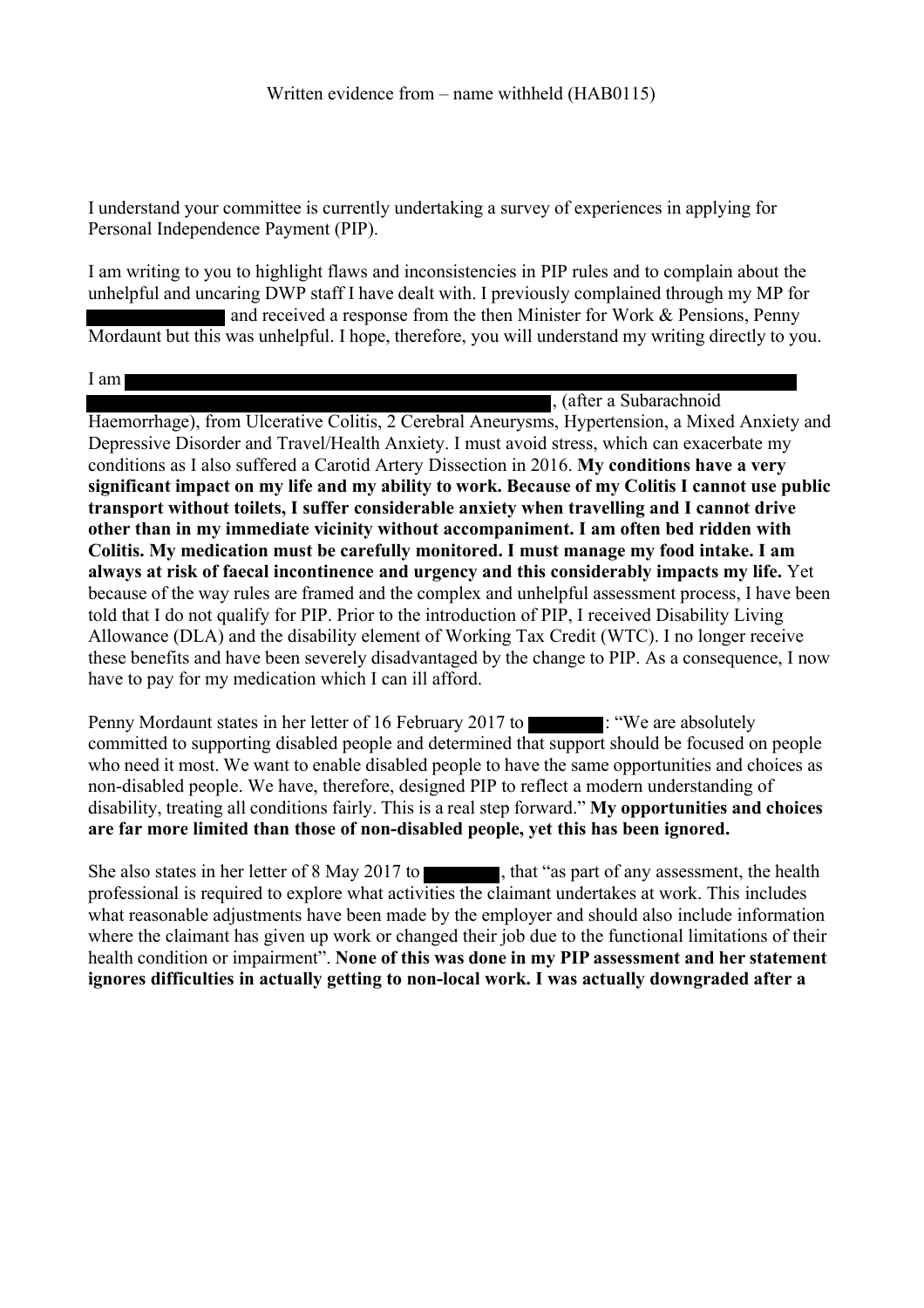### **re-organisation when I could not take a job that I would have had to travel to.**

Also in her letter of 8 May 2017 she states: "The assessment is not designed to take into account every area of daily life, but to look at a range of activities which, as a whole, act as a proxy for overall level of need. The activities were chosen to provide a more holistic assessment of the impact of impairments, whether physical, mental or cognitive, than the current Disability Living Allowance criteria." **The current set of badly designed activities and impact descriptors is far from comprehensive and singularly fails to do this.**

## **Current Legislation**

Current legislation takes account of disability in several different ways:

### a. PIP Regulations 2013

Eligibility is assessed using a points based scoring system with two elements – Daily Living and Mobility with various impact descriptors. Descriptors used, which are rigidly applied by assessors, totally fail to capture the impacts of my chronic gastrointestinal disease. N**o reference in the Claim** Form is made to the ability to earn a living or disadvantage in getting a job. How can personal **independence be measured without taking this into account? Present descriptors are not fit for purpose.**

# b. The Tax Credit Act 2002/HM Revenue & Customs

To get WTC three conditions must be satisfied:

- work at least 16 hours per week
- have a disability which puts you at a disadvantage in getting a job
- receive a qualifying disability or sickness benefit.

It is this latter condition that I do not comply with. I have lost DLA and WTC and have been denied PIP since my assessment in 2016.

### c. The Equality Act 2010

This defines disability as an impairment which produces a long term adverse effect on ability to carry out normal day to day activities. **Ulcerative Colitis is clearly recognised as a qualifying condition.**

**PIP rules are ill conceived, deeply flawed, the link to WTC eligibility is unreasonable and PIP assessment is uncaring and unsympathetic. As PIP eligibility underpins access to other benefits, this emphasizes the importance of a fair and reasonable assessment process with more comprehensive impact descriptors and a consistent approach to disability.**

### **Treatment by DWP Staff**

My initial 2016 assessment for PIP, after which all benefits ceased, (probably based on information provided for my DLA claim), was very brief and the Assessor was abrupt and cursory and not remotely interested in my medical conditions or their impact on my life. In June of this year I received a letter from DWP making me aware of changes in PIP law but saying it did not alter the decision on my case, which was based on my claim for DLA. After researching the legal changes referred to, I rang DWP in August and was told someone would contact me within 12 weeks. I